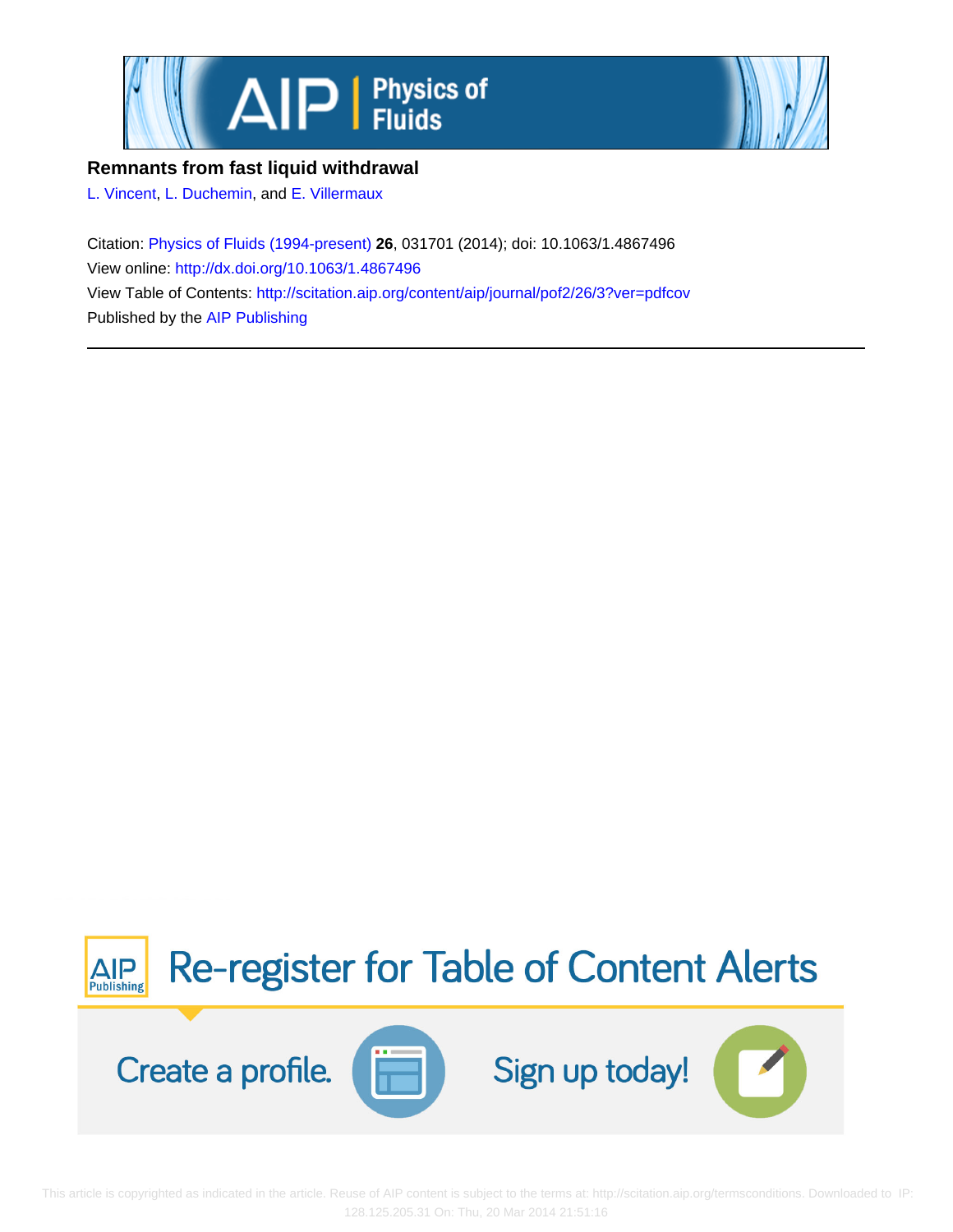

## **[Remnants from fast liquid withdrawal](http://dx.doi.org/10.1063/1.4867496)**

L. Vincent, L. Duchemin, and E. Villermaux<sup>a)</sup>

*Aix Marseille Universite, CNRS, Centrale Marseille, IRPHE UMR 7342, ´ 13384 Marseille, France*

(Received 14 October 2013; accepted 10 February 2014; published online 6 March 2014)

We study the breakup of an axisymmetric low viscosity liquid volume (ethanol and water), held by surface tension on supporting rods, when subject to a vigorous axial stretching. One of the rods is promptly set into a fast axial motion, either with constant acceleration, or constant velocity, and we aim at describing the remnant mass *m* adhering to it. A thin ligament is withdrawn from the initial liquid volume, which eventually breaks up at time  $t<sub>b</sub>$ . We find that the breakup time and entrained mass are related by  $t_b \sim \sqrt{m/\sigma}$ , where  $\sigma$  is the liquid surface tension. For a constant acceleration  $\gamma$ , and although the overall process is driven by surface tension, *t<sub>b</sub>* is found to be independent of  $\sigma$ , while *m* is inversely proportional to *γ*. We measure and derive the corresponding scaling laws in the case of constant velocity too. © 2014 AIP Publishing LLC. [\[http://dx.doi.org/10.1063/1.4867496\]](http://dx.doi.org/10.1063/1.4867496)

Since the seminal observations on the dynamics of liquid columns by Savart<sup>[1](#page-6-0)</sup> and Plateau,<sup>[2](#page-6-0)</sup> followed by the understanding of their stability and ultimate breakup by Rayleigh<sup>[3](#page-6-0)</sup> and Eggers,<sup>[4](#page-6-0)</sup> liquid jets, bridges, and ligaments have been recognized as the central objects mediating the formation of drops in Nature.<sup>[5,](#page-6-0)[6](#page-6-0)</sup> Liquid ligaments are often stretched axially when they form, either because they are accelerated by body forces like gravity,<sup>7,[8](#page-6-0)</sup> or by surface stresses like a fast wind in various geophysical and industrial applications,  $\frac{5}{9}$  $\frac{5}{9}$  $\frac{5}{9}$  or because they have been impulsively accelerated on purpose like in inkjet printing<sup>10</sup> and some military explosives.<sup>[11](#page-6-0)</sup> The impact of axial stretching on the stability of a liquid ligament has also a long history,  $12, 13$  $12, 13$  $12, 13$  the lesson being that instability is suppressed as soon as the stretching rate overcomes the capillary instability rate based on the current ligament radius.<sup>7, [9,](#page-6-0) [14,](#page-6-0) [15](#page-6-0)</sup> When formed by the rapid extension of a liquid bridge (a volume of liquid held by surface tension on supporting solid rods<sup>16–19</sup>), the ligament linking the distant pulling supports thus breaks up at its extremities, $2<sup>0</sup>$  and does so first in the region close to the solid where stretching vanishes. $8,9,21$  $8,9,21$  $8,9,21$  (This is almost always true: the breakup can occur in other places for low stretching speeds.) As it stretches, the core of the ligament exchanges liquid with these dead zones, and the dynamics of the ligament volume is non-trivial. $8,22$  $8,22$ 

Yet, the question of the amount of liquid remaining adherent to the pulling rods has been eluded so far. Remnants adhering to a solid are relevant to all situations where an object immersed in a wetting liquid is quickly removed from it, and has obvious bearings on surface coating and cleaning,<sup>[23,](#page-6-0) [24](#page-6-0)</sup> animal feeding,<sup>[22,](#page-6-0) [25](#page-6-0)</sup> or metrology,<sup>[26–28](#page-6-0)</sup> for example. This question has received answers when viscous stresses are balanced by capillarity in various forms of the Landau-Levich problem, $^{29}$ while we address here a situation where inertia and capillarity are solely at play: We study the breakup of an axisymmetric low viscosity liquid volume (ethanol and water), held by surface tension on supporting rods, when subject to a vigorous and reproducible axial stretching either at constant acceleration (up to 100*g*, with  $g = 9.81 \text{ m/s}^2$ ), or constant velocity (up to 10 m/s).

Two slightly different experimental protocols are used: The first one, dedicated to the constant acceleration study, is composed of a shaft able to move axially smoothly with very little radial clearance, linked to a strong spring at its top [Fig. [1\(a\)\]](#page-2-0). The upper rod of radius  $R$  (0.5 mm  $\langle R \rangle$  < 2.5 mm) is screwed to it at its bottom. Rods are made of different materials with different

1070-6631/2014/26(3)/031701/6/\$30.00 **26**, 031701-1 -

<sup>C</sup> 2014 AIP Publishing LLC

a)Also at Institut Universitaire de France, 75005 Paris, France.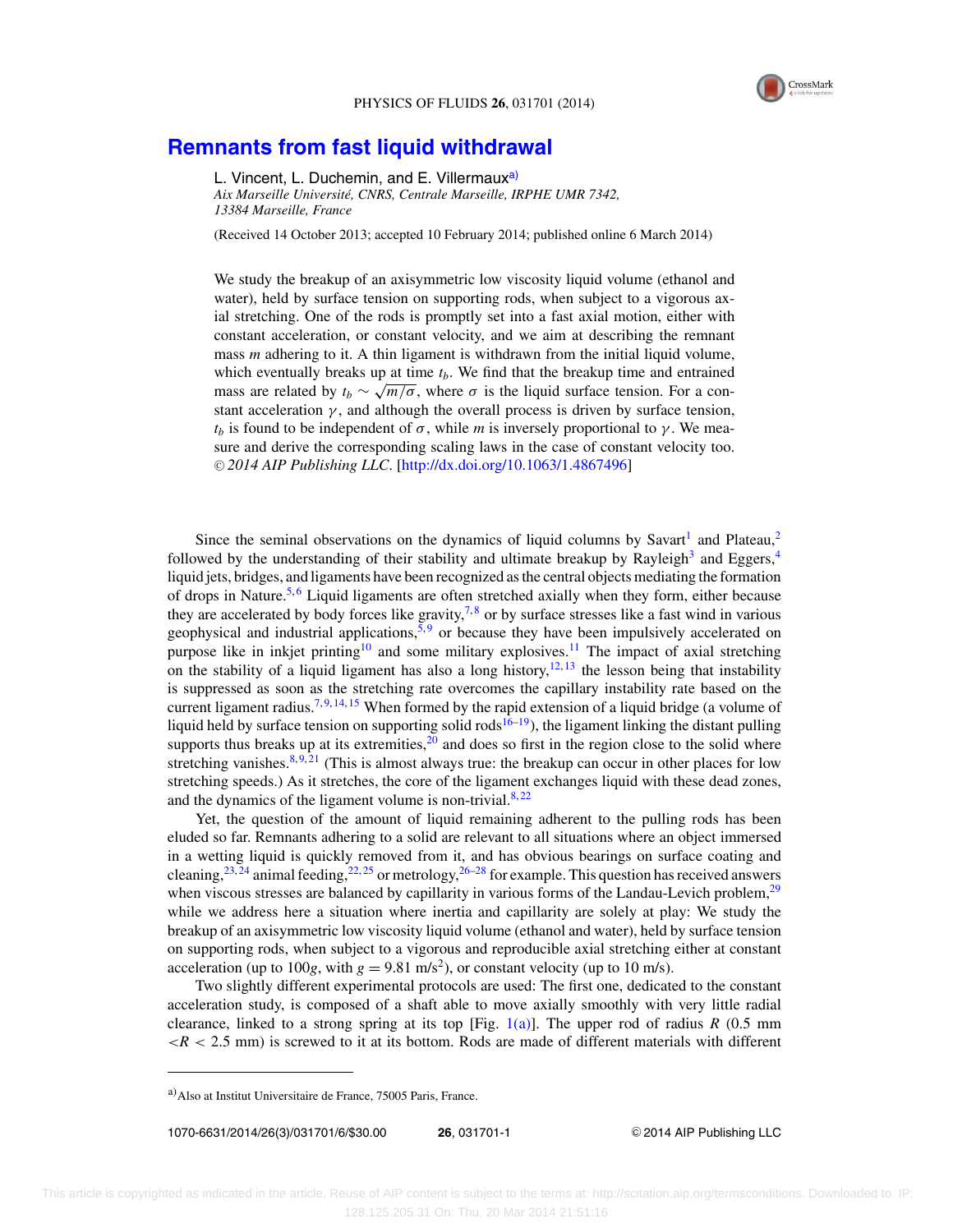<span id="page-2-0"></span>

FIG. 1. (a) Constant acceleration experimental protocol: The spring, initially stretched, is released at *t* = 0, providing constant acceleration to the upper rod, while the lower rod (if any) stays still. (b) Constant velocity protocol: The spring is released and sets into motion a metal piece which, at  $t = 0$ , hits and propels the rod holding the drop at velocity  $U$ .

liquid/solid wettabilities: steel, aluminium, brass, and glass. The spring is locked at the desired extension, and when released, the upper rod is entrained at acceleration  $\gamma$  such that 10 m/s<sup>2</sup> <  $\gamma$  <  $1200 \text{ m/s}^2$ .

The second protocol  $[Fig, 1(b)]$ , dedicated to the constant velocity study, relies on the same *stretch-and-release* principle: A hollow metal capsule, holding the rod and droplet, is loosely hanged at the desired altitude. A heavy rigid metal piece, linked to the spring, is accelerated upwards when the latter is released, and eventually hits the capsule, thus propelled at velocity *U* such that 0.45 m/s  $< U < 9.1$  m/s.

A liquid drop is gently deposited on the upper rod, and squeezed by another identical facing rod (making a bridge), or not (leaving it as a pendant drop), as seen in Fig. 2. Liquid bridges have been stretched according to the constant acceleration protocol only. The two protocols are conducted with tap water and ethanol, which have similar viscosities  $\eta$  (1 mPa s and 1.2 mPa s, respectively), comparable densities  $\rho$  (1000 kg/m<sup>3</sup> and 789 kg/m<sup>3</sup>), and very different surface tensions  $\sigma$ 



FIG. 2. Four stretching sequences for water (first four images) and ethanol (last four images). The acceleration of the upper rod ( $\gamma = 57 \pm 1$  g) and the rod radii ( $R = 1.50 \pm 0.01$  mm) are the same for all the experiments. For each experiment, the first image corresponds to the initial condition and the second image to the breakup time. The absolute breakup time  $t_a = 10$  $\pm$  0.1 ms, from the onset of the motion, is the same for all the experiments, although the initial conditions and the surface tension  $\sigma$  are different. The horizontal black arrow indicates the height at which the bridge would be quasi-statically unstable. The middle inset defines the extracted mass *m* at breakup time, approximated by a conical volume, and the radius of the rod *R*.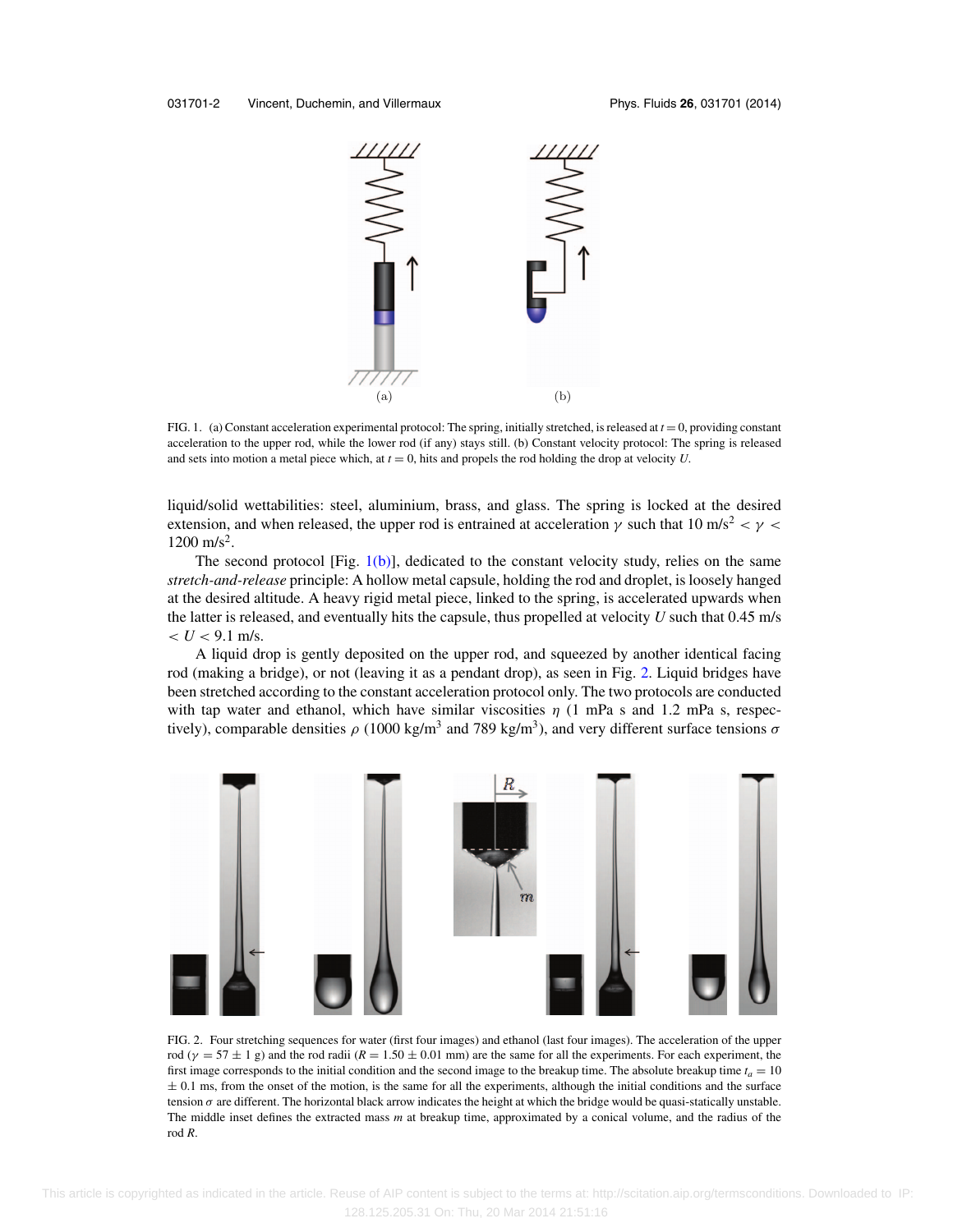<span id="page-3-0"></span>

FIG. 3. Breakup time of the ligament as a function of √*m*/σ (in seconds). Constant acceleration experiments (top set of data) and constant velocity (bottom), with **water**:  $R = 0.5$  mm (green  $\lhd$ ), 1 mm (magenta +), 1.5 mm (blue  $\star$ ), and 2.5 mm ( $\diamond$ ); with **ethanol**:  $R = 1$  mm (orange  $\square$ ), 1.5 mm (red  $\circ$ ), and 2.5 mm (brown  $\succ$ ). Data for  $Bo < 7$  and  $We < 15$  are not shown.

 $(65 \pm 3 \text{ mN/m}$  and  $22.3 \pm 1.0 \text{ mN/m}$ . Depending on the protocol, the stretching strength is measured either by the acceleration-based Bond number  $Bo = \rho \gamma R^2/\sigma$ , or by the Weber number  $We = \rho U^2 R / \sigma$ . The Ohnesorge number  $Oh = \eta / \sqrt{\rho \sigma R}$  typically ranges between 2.5 × 10<sup>-3</sup> and  $7.4 \times 10^{-3}$ , so that viscous slowing is negligible.<sup>15</sup> The accelerations  $\gamma$  being much larger than the free-fall acceleration *g*, gravity is also negligible. The presumably inexistent effect of ambient air on the dynamics of the liquid is not considered either. The motion is recorded with a high-speed camera. The spatial resolution is such that the rod is typically 100–150 pixels wide. The frame rate of the video recordings was adjusted to retain the error for the breakup time low  $(<5\%)$ : typically around 8000 fps, and up to 20 000 fps for  $R = 0.5$  mm. Moreover, all the events reported in this paper occur in a time range in which the acceleration or the velocity of the upper rod is constant, up to an error of a few percents.

Motions inside an initially still inviscid liquid ligament of radius *R* are ruled by the capillary timescale  $\tau_c = \sqrt{\rho R^3/\sigma}$  setting, for instance, the order of magnitude of its breakup time.<sup>[3,](#page-6-0) [15](#page-6-0)</sup> The meaning of this result is transparent: The length scale in the axial direction which is mostly unstable is given by *R*, carrying a corresponding mass of order  $\rho R^3$ . Its inertia is moved by surface tension forces hence, owing to Newton's law, the structure of  $\tau_c$ . More generally, if *m* is the mass in the ligament moved axially to achieve breakup, then the breakup time is, for the same reason

$$
t_b \sim \sqrt{m/\sigma}.\tag{1}
$$

Note that the mass *m* represents the mass of fluid actually in motion. For instance, when withdrawing liquid from an ocean by a small pipette, the mass at play will be the one withdrawn by the pipette remaining attached to it, and not the mass of the ocean. Fig. [2](#page-2-0) shows how we define breakup, namely, when the ligament looses its connectivity with the pulling rod, and Fig. 3 presents experimental data of the breakup time  $t_b$  as a function of  $\sqrt{m/\sigma}$ , the mass remaining attached to the upper rod, also defined in Fig. [2:](#page-2-0) the mass is computed as that of the conical volume adhering the rod at breakup. The error associated with this approximation is typically less than 10% and reaches a maximum of 20% for very small mass ( $\sim$ 10<sup>-8</sup> kg), for maximum magnification reasons. The error bars associated with time or length measurements, though not shown in Figs. 3[–6,](#page-5-0) would be much smaller than the scattering of points in these figures, which gives a precise idea of the standard deviation of the physical process itself. The breakup time  $t_b$  is defined as the absolute time  $t_a$  when connectivity is lost from the start of the motion of the upper rod, minus the time needed to reach the height at which the ligament would be quasi-statically unstable *ti*. The line in Fig. 3 represents the scaling law of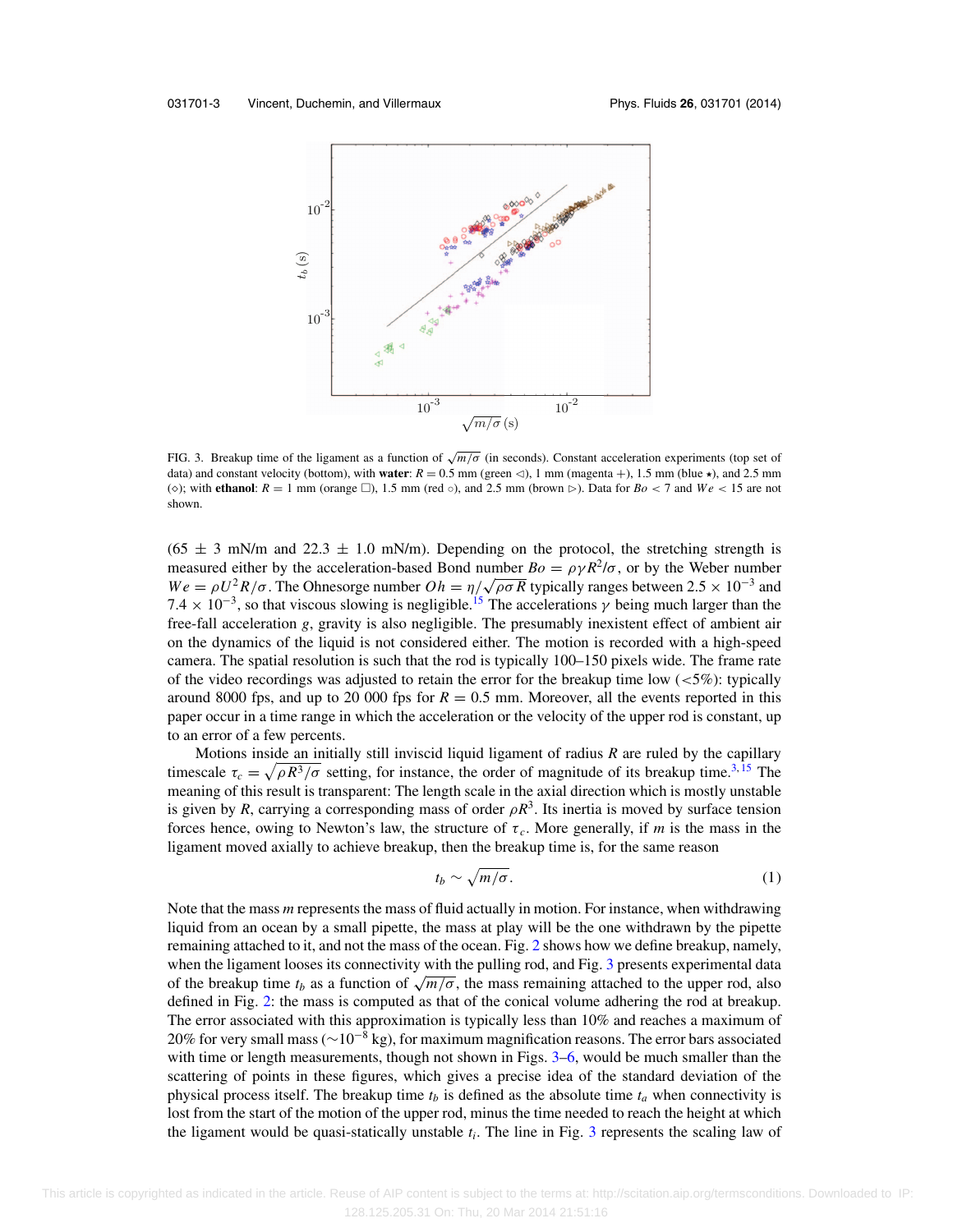<span id="page-4-0"></span>

FIG. 4. Extracted mass as a function of σ*R*/γ (in kg). The solid line is the scaling in Eq. (2) and the symbols are the same as in Fig. [3.](#page-3-0) The four insets correspond to the last instant before breakup, for: (left) ethanol,  $R = 1.5$  mm,  $\gamma = 66$  *g*; (top) ethanol,  $R = 1.5$  mm,  $\gamma = 4$  *g*; (right) water,  $R = 1.5$  mm,  $\gamma = 11$  *g*; (bottom) water,  $R = 1.5$  mm,  $\gamma = 112$  *g*.

Eq.  $(1)$ , agreeing well with experiments – both at constant acceleration and constant speed – not only in law, but also in absolute value.

When the acceleration  $\gamma$  of the upper rod is imposed constant, a simple expression for the extracted mass *m* is readily derived: The only force pulling the fluid mass is the surface tension force, that is *f* ∼ σ*R* for a contact line pinned at the edge of the solid cylinder, up to a contact angle prefactor. Then Newton's law stating that  $m = f/\gamma$  implies that

$$
m \sim \sigma R/\gamma. \tag{2}
$$

This is, in the frame of reference of the upper rod, the maximal mass of fluid pulled by a body force  $\gamma$  that surface tension can keep in equilibrium. Fig. 4, which also displays how the remnant mass looks like, shows that the experimental results are in good agreement with Eq. (2). Combining Eqs.  $(1)$  and  $(2)$ , we expect the breakup time to be

$$
t_b \sim \sqrt{R/\gamma},\tag{3}
$$



FIG. 5. Non-dimensional breakup time of the ligament from static instability threshold  $t_b/\tau_c$  (bottom set of data) and nondimensional absolute breakup time  $t_a/\tau_c$  (top set of data), as a function of the Bond number. The symbols are the same as in Fig. [3.](#page-3-0) The solid line is the scaling law in Eq. [\(4\).](#page-5-0) Inset: Dimensional constant breakup time for experiments with various *R*, σ, and *ρ* but fixed  $\sqrt{R/\gamma} = 1.550 \pm 0.005$  ms.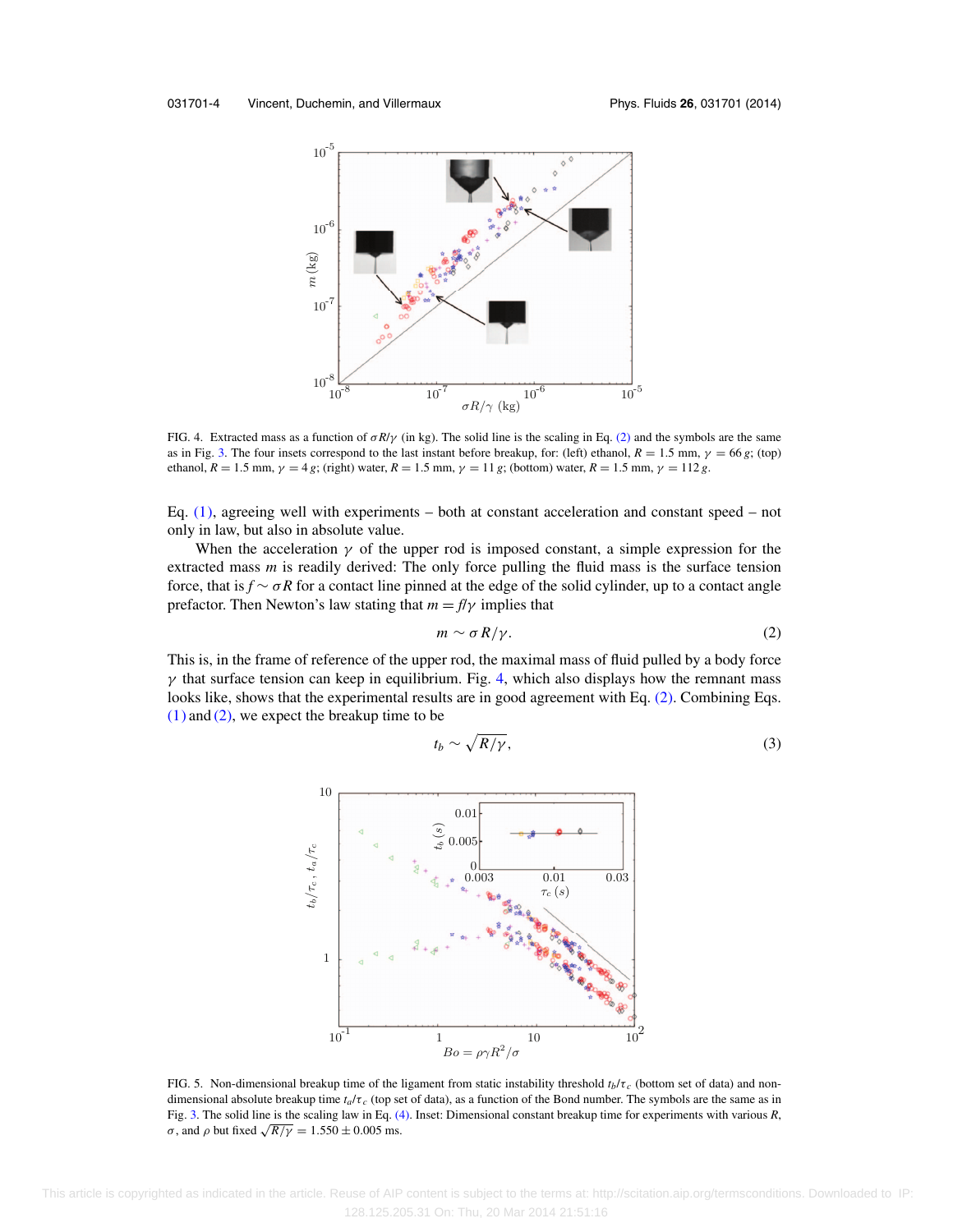<span id="page-5-0"></span>

FIG. 6. Non-dimensional breakup time  $t_b/\tau_c$  of the ligament as a function of the Weber number. The solid line is the scaling law in Eq. (7). Inset: Extracted mass *m* as a function of  $\rho R^3 / \sqrt{We}$  (in kg). The solid line is the scaling law in Eq. (6) and the symbols have the same meaning as in Fig. [3.](#page-3-0) Notice the scattering of points for large values of the Weber number: this is due to spurious vertical oscillations of the rod. Apart from this type of error, the experimental results are highly reproducible, both in breakup time and extracted mass.

a surprising result at first sight in which surface tension has disappeared; but surface tension is both responsible for pulling the liquid (Eq.  $(2)$ ), and pinching it (Eq.  $(1)$ ), causing this fortuitous compensation effect. Using the capillary timescale  $\tau_c = \sqrt{\rho R^3/\sigma}$ , the above scaling becomes

$$
t_b/\tau_c \sim \sqrt{\sigma/\rho \gamma R^2} = B o^{-1/2}.
$$
 (4)

Fig. [5](#page-4-0) compares this scaling with experiments obtained with different values of *R*,  $\sigma$ ,  $\rho$ , and  $\gamma$ , for liquid bridges and pendant drops, and different rod materials (steel, aluminium, brass, and glass). The absolute time to breakup  $t_a$  (top set of points) is plotted together with the breakup time  $t_b$  defined previously (bottom set of points). Stretching has little effect below  $Bo \simeq 7$ : in this range, the breakup time is slightly increasing but reliably given by the capillary time  $\tau_c$ .  $^9$  $^9$  For  $Bo \gtrsim 7$  however, stretching has a strong effect on breakup, and the scaling law in Eq. (4) represents well the experiments.

When a pendant drop is stretched upwards with a constant velocity U, Fig. [3](#page-3-0) shows that Eq. [\(1\)](#page-3-0) still holds for describing its breakup time. However, the scaling of the remnant mass *m* with respect to the physical parameters  $\rho$ ,  $\sigma$ , *R*, and *U*, when it is prescribed by a simple force balance in the constant acceleration case, is now different. The axial displacement of the moving support mediates the motion of the liquid in the ligament attached to it via capillary waves. These are progressive waves of amplitude proportional to  $e^{ikz - i\omega t}$  with wavenumber *k* and pulsation  $\omega$  whose dynamics is well approximated by  $15,30$  $15,30$ 

$$
\omega^2 = -\frac{1}{2\tau_c^2} \left[ (kR)^2 - (kR)^4 \right],\tag{5}
$$

which is also Newton's law of inertia, now expressed in its local version. Only the waves outside the unstable range (i.e.,  $kR > 1$ , for which  $\omega$  has a non-zero real part) are liable to propagate, with group velocity  $\partial \omega/\partial k ≈ kR^2/\tau_c$ . Therefore, whatever the imposed driving velocity *U*, it is always possible to find a wavenumber within this stable range, that travels with this imposed speed. The entrained mass is thus proportional to  $\rho R^2/k$ , with *k* the wavenumber whose velocity equals that of the support *U*. We find  $k \sim \sqrt{We/R}$  and thus

$$
m \sim \rho R^3 / \sqrt{We},\tag{6}
$$

a scaling for *m* which Fig. 6 confirms quantitatively. Using Eqs. [\(1\)](#page-3-0) and (6), the dimensionless breakup time  $t_b/\tau_c$  is expected to be

$$
t_b/\tau_c \sim (\sigma/\rho R U^2)^{1/4} = W e^{-1/4},\tag{7}
$$